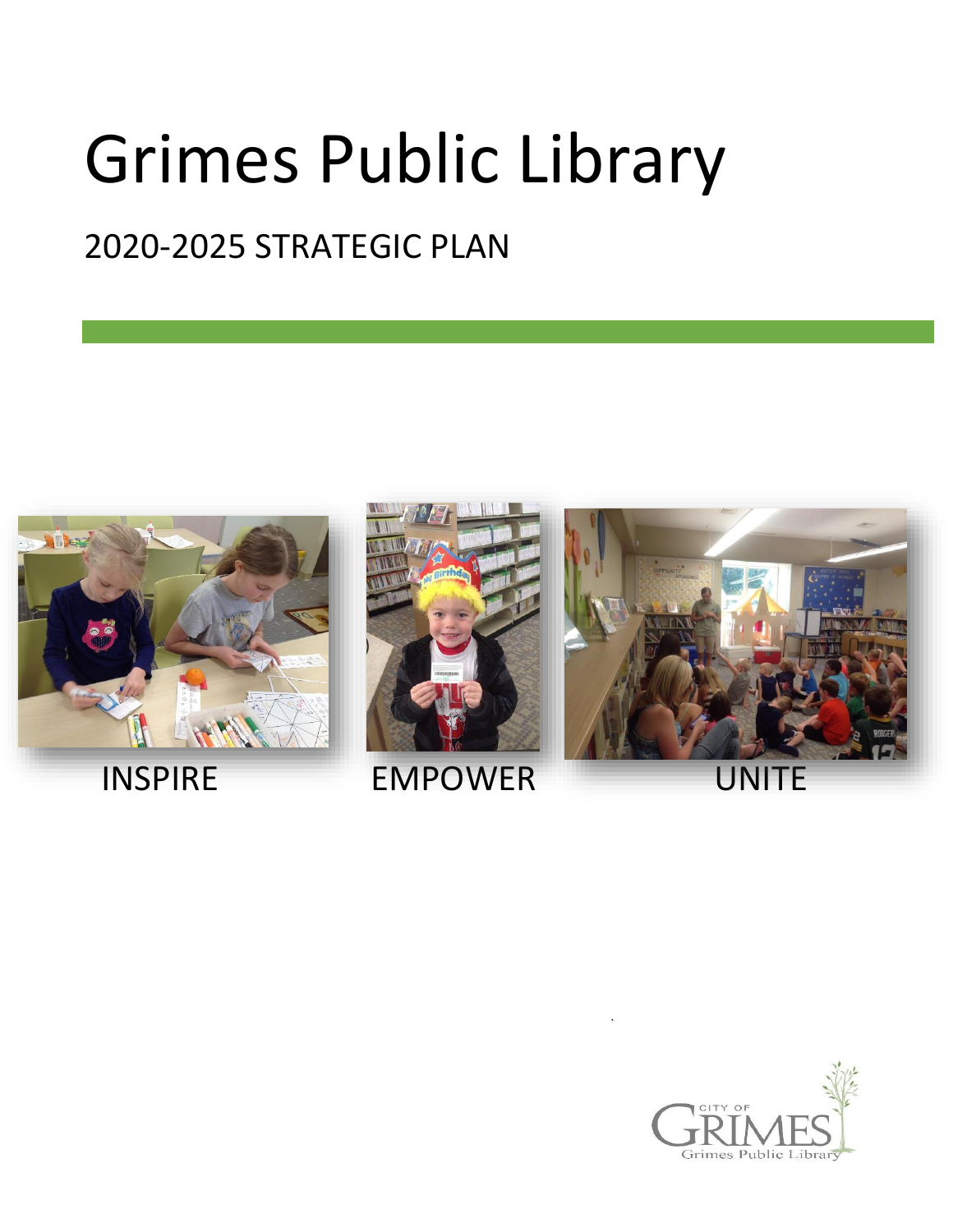

A Message from the Grimes Public Library Board of Trustees:

Since our beginning in June 15, 1972, the Grimes Public Library has endeavored to be a highly valued resource in our community. As times change and our patrons change, so do the Grimes Public Library's goals, resources, and priorities. Planning for the future is essential in order to meet the needs and interests of our residents, as well as to keep up-to-date with rapidly changing technology. As trustees, we have listened to what our users and non-users told us, and have worked for months to create a new strategic plan formed around our community's wants and needs.

Through manual surveying of random community members at community events and businesses, we gathered 100 community comments from citizens. Many of the comments generated from the survey were based on needing more size and meeting spaces. The other common theme throughout the survey were technology related. We used that data to formulate goals based upon these findings.

With this in mind, we are honored to share with you our Strategic Plan for the Grimes Public Library for fiscal years 2020-2025. This map for our future demonstrates our ongoing commitment to honing our services to best meet current needs as well as anticipate future demands. We have gathered input from a wide-range of community members and have taken into consideration some of the challenges in optimizing use of our library, including the changing need for outreach and electronic access. We look forward to strengthening our services with this guide.

Join us in strengthening our services over these next five years as we strive to Inspire, Connect, and Engage!

Gary Schroeder Grimes Public Library Board President

Grimes Public Library Board of Trustees Gary Schroeder, President Ann Haugland, Vice President Jeremy Hamp, Secretary Erin Leifker, trustee Charles Strutt, trustee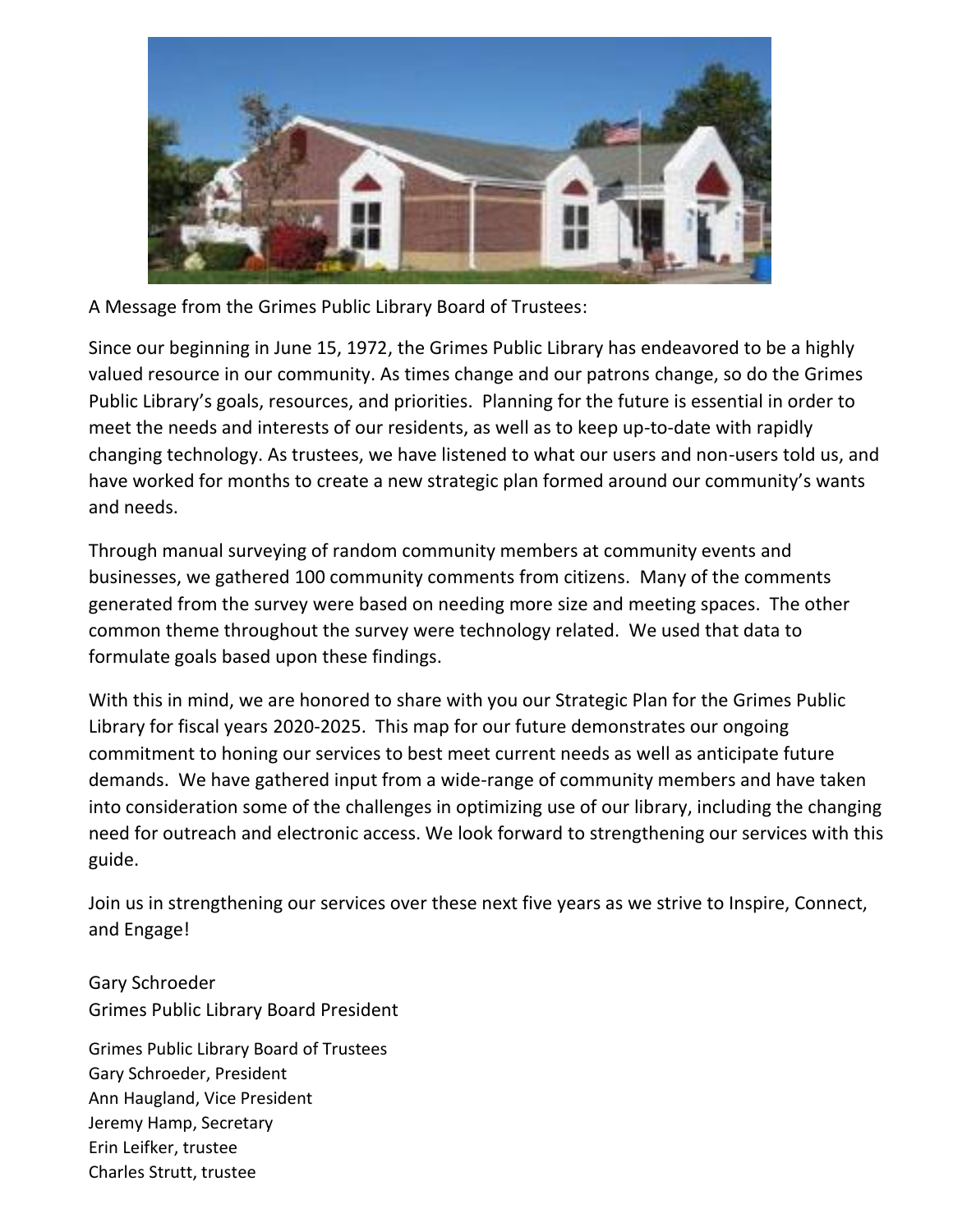Message from the Grimes Public Library Director:

In the past several years, libraries change to meet the needs of the communities they serve. I have been fortunate enough to be a part of the library world for 20 years and have witnessed many changes. To keep up with these changes, every five years, we like to pause and take a look at our community, our community goals, and where our community would like the Library to be in five years. This process is called strategic planning.

The strategic planning process is exciting, revealing, and at times humbling. We are excited and energized by the responses we receive from the community and searching for solutions and new ways to solve issues and new ideas to meet new needs. It is always humbling to recognize where you fall short especially when comparing yourself to larger libraries. It is revealing to the board and library staff when community members share their needs with us. It is always a good idea for librarians and their boards to consider where we have been, where we are now, and where we want to be in five years.

The resulting five-year plan is intended to provide a guide for the future with themes and goals that will enhance our collection, services, and staff. As representatives for the Grimes community, we offer this map for the future.

Throughout the upcoming years, the Grimes Public Library will:

*Inspire* the public to discover, create, and grow *Connect* the public to resources, information, and people *Strengthen* the community bond *Support* community needs

Thank you to all of the people who helped us shape this plan either through the community survey. A special thanks to the Friends of the Grimes Public Library and also to the dedicated Grimes Public Library board members.

As you walk through the doors of either our website, or through the doors of our building, the Library staff are committed to offer an outstanding library experience! We look forward to serving you on the journey forward!

Cheryl Heid, Library Director

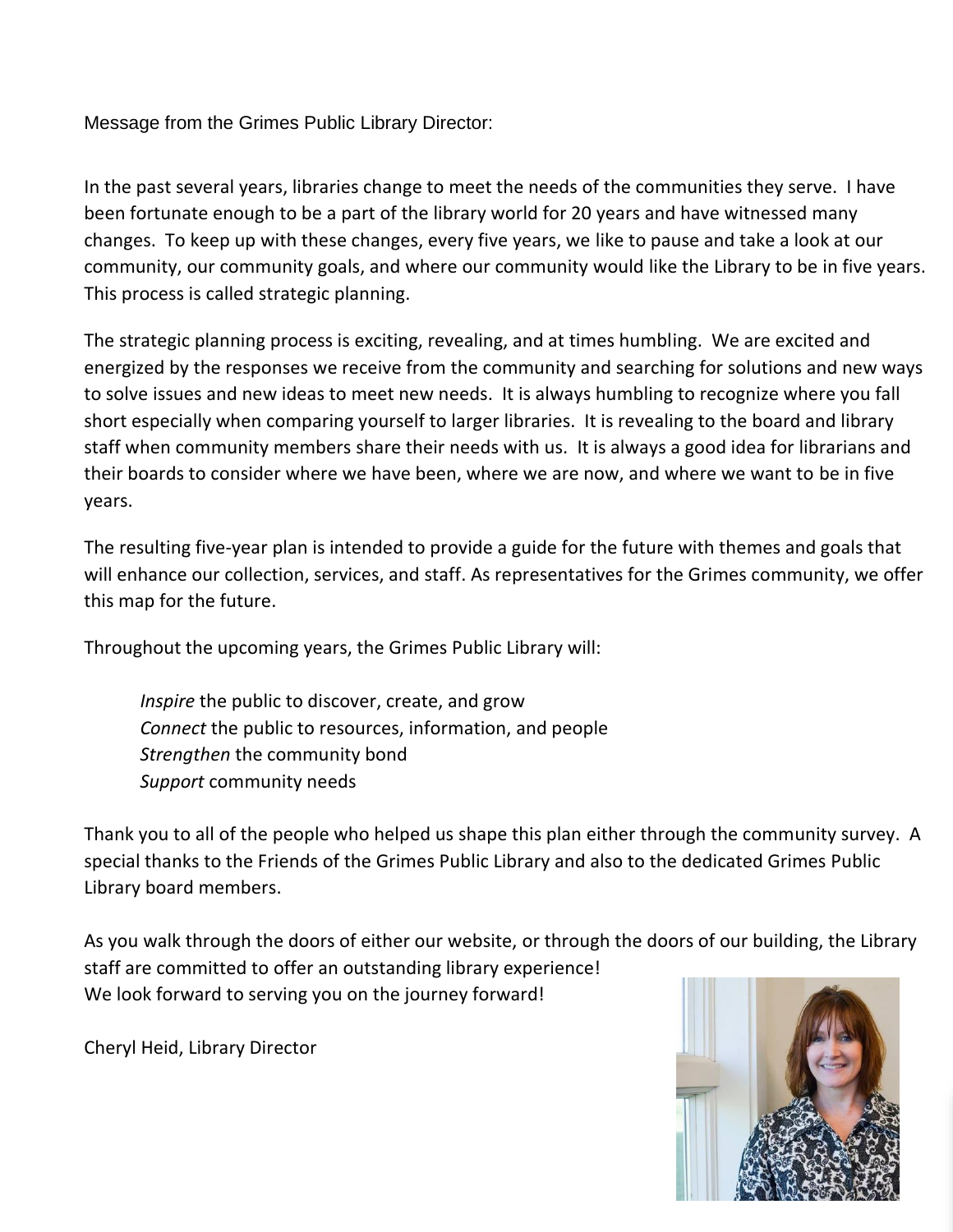#### **Our Mission**

Unite Community. Empower People. Inspire Ideas.

#### **Our Vision**

The Grimes Public Library will enrich lives through knowledge and information. We will be the gateway to learning and information for all ages, by offering a wide spectrum of services, materials, and programming to enhance the quality of life in our community.

#### **Our Values**

We value our community of users:

- by providing a safe, welcoming environment with equal access to information, services, and programs for all.
- by providing friendly, professional staff, and personalized outstanding customer service at all times to all members of our growing community.

We value our relationships with users, staff, community, and volunteers:

- by being active and cooperative participants in community affairs.
- by respecting the public's investment in our institution.
- by recognizing and respecting the contributions of our staff, volunteers, trustees, and Friends members.

We value our role as an advocate for information and knowledge

- by seeking out and receiving information from all points of view.
- by leveraging technology to enhance our services.
- by supporting cultural activities and programs.
- by promoting reading, information literacy, and life-long learning.
- by sparking imaginations through free and equal access to all materials.
- $-$  by ensuring the right to privacy.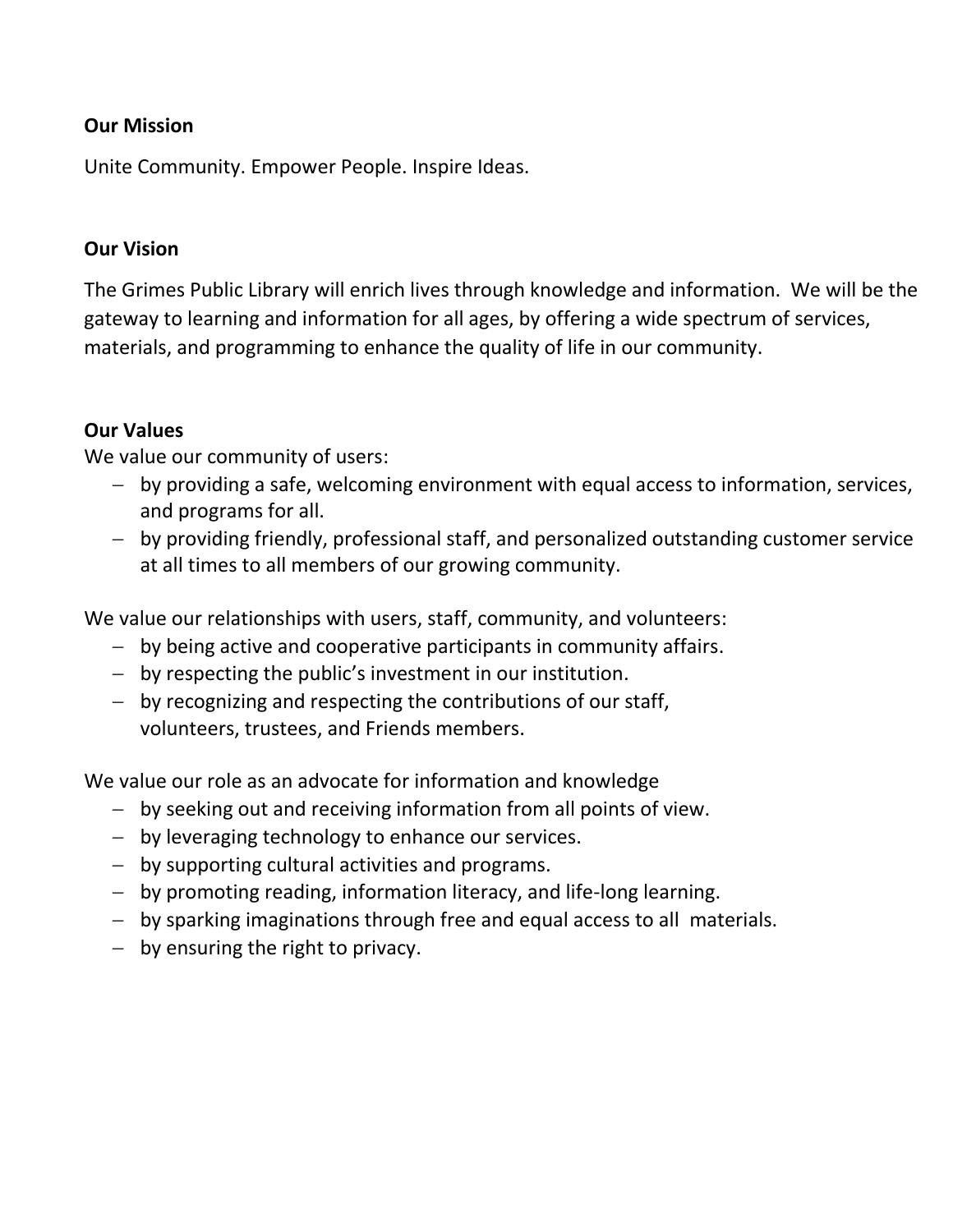#### **Strategic Theme One**

#### **Provide an exceptional library experience for a growing community of patrons**

*Goal A:* Offer up-to-date resources in a variety of formats – both physical and virtual.

- 1. By the end of the fiscal year, add fifty new books to the library collection.
- 2. By the end of each quarter, purchase at least new 20 movie selections.
- 3. By the end of each fiscal year, investigate the feasibility of adding or ending subscriptions for new databases and/or other resources.
- 4. By the end of each fiscal year, complete weed the library's collection to assure that the collection remains current and relevant.

#### *Goal B: Support technology needs of the community.*

- 1. By April 2021, develop and implement a technology advancement plan to assure the library maintains, replaces and appropriately adds technology assets.
- 2. By the end of each fiscal year, obtain/replace one computer used by library patrons.
- 3. Annually, evaluate how the wireless internet needs of the community are being met by the library and implement changes as appropriate.
- 4. Twice yearly, offer a course to the public on Internet or computer use.
- 5. Continuously evaluate and at the end of each fiscal year, implement identified attainable opportunities to improve the ILS.

# *Goal C: Offer programs that meet a range of ages and interests.*

- 1. Continuously evaluate and, as appropriate, implement programs which spark imagination and support learning initiatives and literacy for patrons of all ages.
- 2. When budget, space, and staffing support growth, implement two additional daytime, and one additional evening/weekend youth programs.
- 3. By 2023, offer six additional adult continuing education programs per year.
- 4. Evaluate opportunities and, as appropriate, collaborate with the city, community agencies and/or community businesses to provide one community sponsored programming event held at the library.
- 5. Each quarter, provide a new visual arts display at the library.

# *Goal D: Meet standards of quality to maintain state accreditation.*

1. Annually, complete an evaluation of the library services to assure criteria for continued state accreditation are met.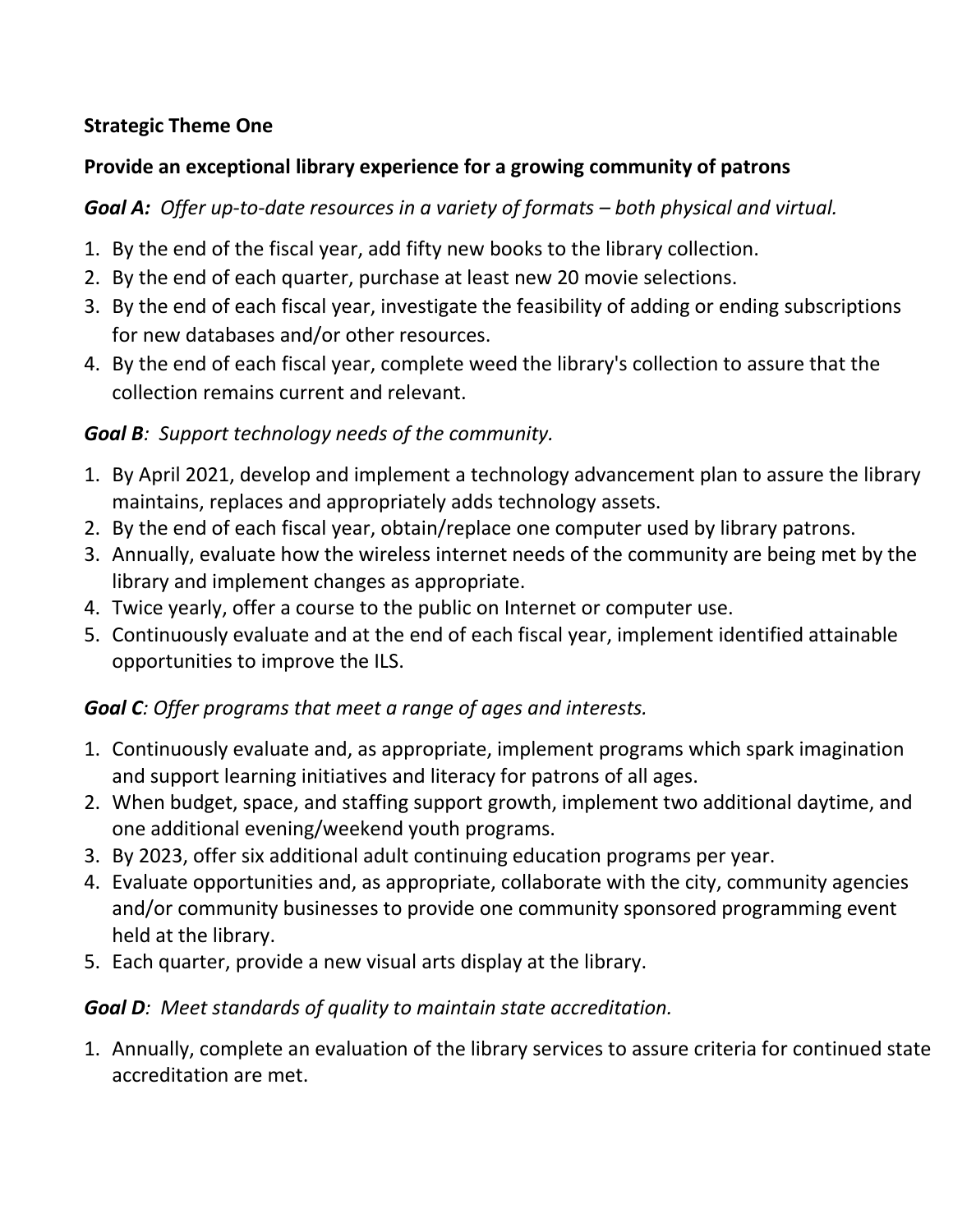2. By the end of the 2023 fiscal year, assure that three-fourths of the state accreditation standards are met.

# **Goal E:** *In the next three years, expand the physical space of the Library in correlation with the City of Grimes comprehensive plan.*

- 1. By the end of fiscal year 2023 and consistent with the City of Grimes Comprehensive Plan, replace of the library's present physical space with a new library building.
- 2. By the end of the fiscal year 2020, consistent with plans to replace the library's physical space, develop a plan for how to best expand our internal staff and services to best serve community needs.

#### **Strategic Theme Two**

#### **Expand relationships that build community and support the Library's mission.**

#### *Goal A: Develop and strengthen relationship with the Grimes Community School system.*

- 1. A library staff member will attend one regularly scheduled DCG event to provide public information regarding library services and programs.
- 2. Continuously seek and, as appropriate partner with DSG schools for vocational education opportunities particularly those consisted with STEM initiatives.

#### *Goal B: Develop and strengthen relationship with the business community of Grimes.*

- 1. Annually, the library director and/or assistant director will attend at least six Chamber of Commerce events.
- 2. Continuously seek opportunities to patronize Grimes businesses when purchasing goods or services for the library. This also includes seeking incentives for library programs.
- 3. Seek opportunities to collaborate with the Chamber of Commerce to provide a space and programs such as, but not limited to, a business book club.

#### *Goal C: Develop and strengthen relationship with organizations.*

- 1. By the end of 2025, offer one technology program at a location offsite from the library.
- 2. Library staff or board members will seek out opportunities to attend a community event once a year to foster and make new community connections.
- 3. By the end of the 2022, the library will develop a partnership with the food bank benefiting patrons and the food bank.